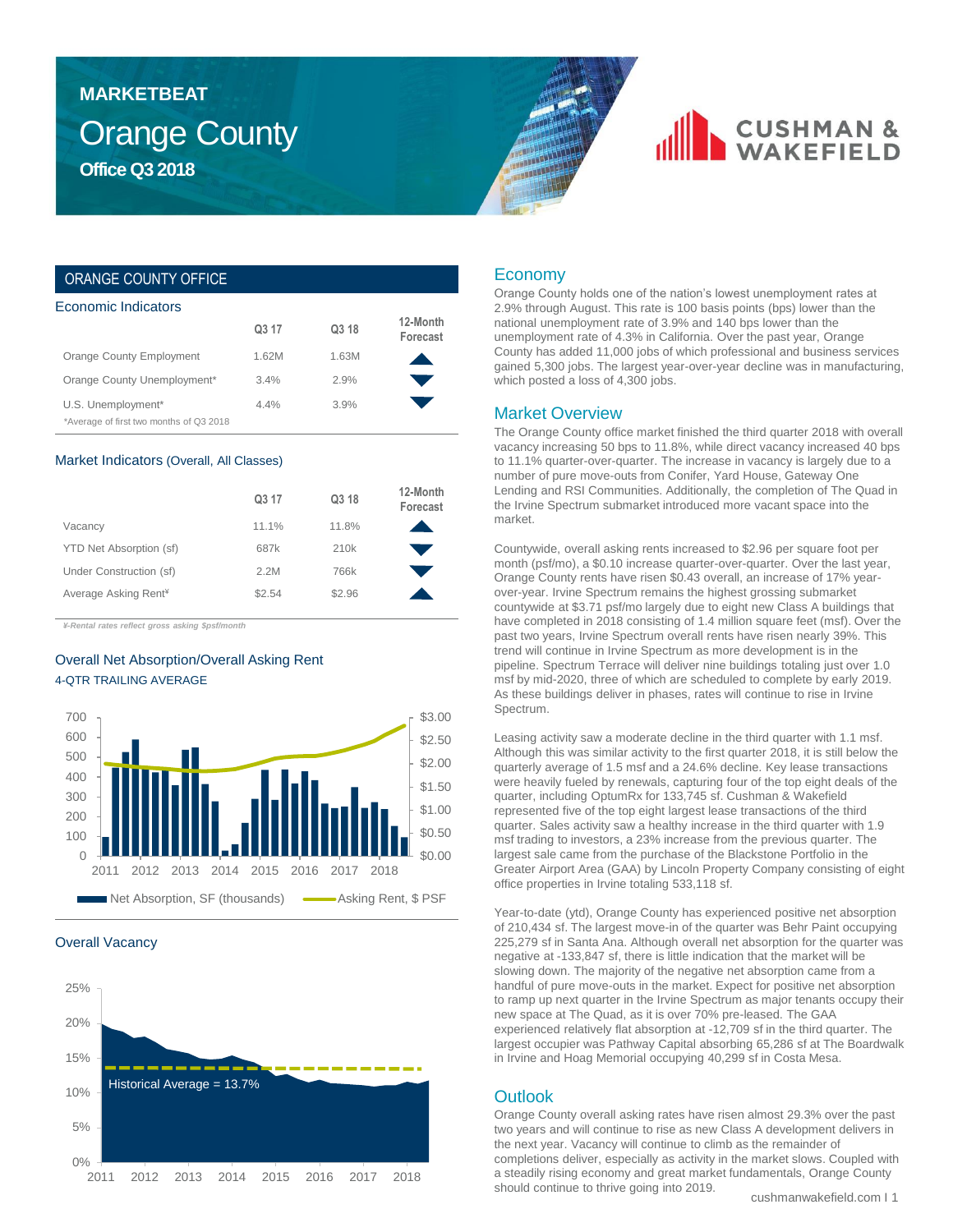### Orange County **MARKETBEAT Office Q3 2018**

# CUSHMAN &

| 24.0%<br>South Santa Ana<br>1,936,514<br>61,730<br>403,643<br>$-60,217$<br>$-46,980$<br>232,779<br>$\mathbf{0}$<br>\$2.43<br>\$2.80<br>389,990<br>$\mathsf{O}\xspace$<br>\$3.33<br>\$3.55<br>Costa Mesa<br>5,280,016<br>139,930<br>763,405<br>17.1%<br>$-98,665$<br>$-107,173$<br>$\mathbf{O}$<br>\$3.47<br>645,455<br>$-36,992$<br>346,616<br>\$3.42<br>Newport Beach<br>8,020,306<br>53,566<br>8.7%<br>$-8,451$<br>3,288,673<br>$-447,984$<br>1,358,840<br>$\mathbf{O}$<br>\$3.28<br>\$3.44<br>23,453,071<br>88,134<br>14.4%<br>$-451,151$<br>Irvine<br>$\mathbf{0}$<br>\$3.43<br>2,328,225<br>\$3.25<br><b>GREATER AIRPORT AREA/CBD 38,689,907</b><br>343,360<br>5,101,176<br>14.1%<br>$-639,129$<br>$-618,484$<br>1,207,673<br>443,592<br>348,783<br>\$3.71<br>\$3.86<br>13.0%<br>848,455<br>767,219<br>Irvine Spectrum<br>10,044,357<br>96,763<br>$\mathsf{O}\xspace$<br>\$2.33<br>\$2.50<br>133,700<br>6.2%<br>$-389$<br>90,628<br>Lake Forest/R.S. Margarita<br>2,634,428<br>29,788<br>22,129<br>$\overline{0}$<br>\$3.29<br>396,560<br>$-69,129$<br>162,496<br>\$2.93<br>Laguna Hills/Aliso Viejo<br>4,296,977<br>11,900<br>9.5%<br>$-60,006$<br>N/A<br>40,546<br>29,532<br>$\mathsf{O}\xspace$<br>\$2.30<br>Laguna Niguel/Laguna Beach<br>574,657<br>$\overline{0}$<br>7.1%<br>$-25,463$<br>$-25,463$<br>93,707<br>$\mathbf{0}$<br>\$2.60<br>\$2.86<br>1,000<br>24,706<br>64,902<br><b>Mission Viejo</b><br>1,289,140<br>7.3%<br>21,503<br>30,761<br>$-6,619$<br>19,388<br>$\mathsf{O}\xspace$<br>\$2.48<br>N/A<br>S.J. Cap/S. Clemente/Dana Point<br>$\overline{0}$<br>2.4%<br>$-6,619$<br>1,274,048<br>810,538<br>348,783<br>\$3.20<br>\$3.67<br><b>SOUTH COUNTY</b><br>139,451<br>1,902,947<br>10.2%<br>799,999<br>690,325<br>20,113,607<br>$\mathbf 0$<br>\$3.25<br>Seal Beach<br>6.7%<br>$-3,293$<br>7,327<br>\$3.21<br>310,241<br>3,611<br>17,219<br>$-6,904$<br>N/A<br>$\mathbf 0$<br>5.5%<br>52,881<br>50,589<br>$\mathsf{O}\xspace$<br>\$2.25<br>Westminster<br>262,284<br>14,453<br>52,881<br>$\overline{0}$<br>\$2.45<br>Huntington Beach<br>1,303,980<br>105,917<br>8.1%<br>$-13,471$<br>$-6,613$<br>40,012<br>$\mathbf{O}$<br>\$2.53<br>N/A<br>$\overline{0}$<br>4,603<br>1.4%<br>$-3,014$<br>4,737<br>$\mathsf{O}\xspace$<br>\$1.65<br>Fountain Valley<br>320,225<br>$-3,014$<br>$\mathbf{O}$<br>\$1.97<br>N/A<br>Garden Grove<br>541,785<br>$\mathbf 0$<br>27,886<br>5.1%<br>$-14,436$<br>$-14,436$<br>22,856<br>$\mathbf 0$<br>N/A<br>Los Alamitos/Stanton<br>$\overline{0}$<br>3,719<br>1.3%<br>18,323<br>\$1.44<br>285,137<br>10,833<br>10,833<br>60,932<br>$\mathbf{O}$<br>\$2.15<br>N/A<br>1,212,927<br>$\Omega$<br>132,251<br>10.9%<br>41,674<br>48,717<br>Cypress<br>\$2.65<br>$\mathbf{0}$<br>\$2.40<br><b>WEST COUNTY</b><br>3,611<br>306,048<br>7.3%<br>81,464<br>204,776<br>4,236,579<br>71,174<br>\$2.73<br>350,351<br>106,591<br>$\mathsf{O}\xspace$<br>\$2.25<br>2,820,093<br>1,130<br>12.5%<br>$-86,244$<br>$-81,356$<br>Parkcenter Area<br>\$2.76<br>255,363<br>9.1%<br>87,756<br>$\mathbf{O}$<br>\$2.31<br>Stadium Area<br>3,617,010<br>73,303<br>25,903<br>$-36,168$<br>\$2.62<br>$\mathsf{O}\xspace$<br>\$2.61<br>$\overline{0}$<br>279,924<br>12.3%<br>$-80,591$<br>84,098<br>The City Area<br>2,277,180<br>$-80,591$<br>\$2.67<br>Main Place Area<br>$\overline{0}$<br>301,539<br>$-27,048$<br>29,948<br>$\mathbf{0}$<br>\$2.36<br>13.3%<br>$-46,040$<br>2,262,734<br>N/A<br>$\overline{0}$<br>140,426<br>17.9%<br>$-59,418$<br>109,551<br>417,000<br>\$2.40<br>Tustin (South of I-5)<br>783,575<br>$-59,418$<br>$\Omega$<br>$\mathsf{O}\xspace$<br>\$2.25<br>N/A<br>Santa Ana<br>3,411,691<br>438,094<br>12.8%<br>242,711<br>242,711<br>173,327<br>\$2.55<br>286,678<br>2,355<br>$\mathbf{O}$<br>\$2.44<br>North/East Anaheim<br>31.761<br>10.7%<br>210,817<br>2,978,550<br>12,355<br>7.4%<br>$-8,894$<br>$\mathsf{O}\xspace$<br>\$2.22<br>N/A<br>East Orange<br>427,246<br>$\mathbf 0$<br>31,811<br>$-8,894$<br>1,120<br>34,096<br>$\overline{0}$<br>\$1.95<br>Civic Center Area<br>2,032,872<br>5,200<br>260,220<br>13.1%<br>34,096<br>44,291<br>\$1.78<br>\$2.59<br><b>CENTRAL COUNTY</b><br>\$2.25<br>20,610,951<br>111,394<br>2,344,406<br>11.9%<br>33,878<br>$-14,313$<br>847,499<br>417,000<br>$\mathbf{O}$<br>N/A<br>Fullerton<br>1,283,776<br>$\mathbf{0}$<br>13,732<br>1.1%<br>$-1,648$<br>$-1,648$<br>5,530<br>\$1.85<br>\$2.64<br>146,826<br>5.3%<br>34,641<br>132,734<br>$\mathsf{O}\xspace$<br>\$2.25<br>Brea/La Habra<br>3,920,786<br>59,332<br>36,191<br>4.5%<br>$\mathsf{O}\xspace$<br>\$1.89<br>N/A<br>Placentia/Yorba Linda<br>270,646<br>$\mathbf 0$<br>12,062<br>$-1,197$<br>$-1,197$<br>10,300<br>Buena Park/La Palma<br>7,227<br>13.5%<br>60,291<br>64,791<br>$\mathsf{O}\xspace$<br>\$2.37<br>\$3.00<br>1,172,333<br>150,991<br>60,291<br>$\bf{0}$<br>\$2.82<br><b>NORTH COUNTY</b><br>323,611<br>213,355<br>\$2.28<br>6,647,541<br>66,559<br>5.9%<br>93,637<br>92,087 | <b>SUBMARKET</b> | <b>INVENTORY</b><br>(SF) | <b>SUBLET</b><br><b>VACANT</b><br>(SF) | <b>DIRECT</b><br><b>VACANT</b><br>(SF) | OVERALL<br><b>VACANCY</b><br><b>RATE</b> | <b>YTD</b><br><b>DIRECT NET</b><br><b>ABSORPTION</b><br>(SF) | <b>YTD</b><br><b>OVERALL NET</b><br><b>ABSORPTION</b><br>(SF) | **YTD<br><b>ACTIVITY</b><br>(SF) | LEASING UNDER CNSTR<br>(SF) | <b>OVERALL</b><br><b>AVERAGE</b><br><b>ASKING RENT</b><br>(ALL CLASSES)* | DIRECT<br><b>AVERAGE</b><br><b>ASKING RENT</b><br>(CLASS A) |
|----------------------------------------------------------------------------------------------------------------------------------------------------------------------------------------------------------------------------------------------------------------------------------------------------------------------------------------------------------------------------------------------------------------------------------------------------------------------------------------------------------------------------------------------------------------------------------------------------------------------------------------------------------------------------------------------------------------------------------------------------------------------------------------------------------------------------------------------------------------------------------------------------------------------------------------------------------------------------------------------------------------------------------------------------------------------------------------------------------------------------------------------------------------------------------------------------------------------------------------------------------------------------------------------------------------------------------------------------------------------------------------------------------------------------------------------------------------------------------------------------------------------------------------------------------------------------------------------------------------------------------------------------------------------------------------------------------------------------------------------------------------------------------------------------------------------------------------------------------------------------------------------------------------------------------------------------------------------------------------------------------------------------------------------------------------------------------------------------------------------------------------------------------------------------------------------------------------------------------------------------------------------------------------------------------------------------------------------------------------------------------------------------------------------------------------------------------------------------------------------------------------------------------------------------------------------------------------------------------------------------------------------------------------------------------------------------------------------------------------------------------------------------------------------------------------------------------------------------------------------------------------------------------------------------------------------------------------------------------------------------------------------------------------------------------------------------------------------------------------------------------------------------------------------------------------------------------------------------------------------------------------------------------------------------------------------------------------------------------------------------------------------------------------------------------------------------------------------------------------------------------------------------------------------------------------------------------------------------------------------------------------------------------------------------------------------------------------------------------------------------------------------------------------------------------------------------------------------------------------------------------------------------------------------------------------------------------------------------------------------------------------------------------------------------------------------------------------------------------------------------------------------------------------------------------------------------------------------------------------------------------------------------------------------------------------------------------------------------------------------------------------------------------------------------------------------------------------------------------------------------------------------------------------------------------------------------------------------------------------------------------------------------------------------------------------------------------------------------------------------------------------------------------------------------------------------------------------------------------------------------------------------------------------------------------------------|------------------|--------------------------|----------------------------------------|----------------------------------------|------------------------------------------|--------------------------------------------------------------|---------------------------------------------------------------|----------------------------------|-----------------------------|--------------------------------------------------------------------------|-------------------------------------------------------------|
|                                                                                                                                                                                                                                                                                                                                                                                                                                                                                                                                                                                                                                                                                                                                                                                                                                                                                                                                                                                                                                                                                                                                                                                                                                                                                                                                                                                                                                                                                                                                                                                                                                                                                                                                                                                                                                                                                                                                                                                                                                                                                                                                                                                                                                                                                                                                                                                                                                                                                                                                                                                                                                                                                                                                                                                                                                                                                                                                                                                                                                                                                                                                                                                                                                                                                                                                                                                                                                                                                                                                                                                                                                                                                                                                                                                                                                                                                                                                                                                                                                                                                                                                                                                                                                                                                                                                                                                                                                                                                                                                                                                                                                                                                                                                                                                                                                                                                                                                              |                  |                          |                                        |                                        |                                          |                                                              |                                                               |                                  |                             |                                                                          |                                                             |
|                                                                                                                                                                                                                                                                                                                                                                                                                                                                                                                                                                                                                                                                                                                                                                                                                                                                                                                                                                                                                                                                                                                                                                                                                                                                                                                                                                                                                                                                                                                                                                                                                                                                                                                                                                                                                                                                                                                                                                                                                                                                                                                                                                                                                                                                                                                                                                                                                                                                                                                                                                                                                                                                                                                                                                                                                                                                                                                                                                                                                                                                                                                                                                                                                                                                                                                                                                                                                                                                                                                                                                                                                                                                                                                                                                                                                                                                                                                                                                                                                                                                                                                                                                                                                                                                                                                                                                                                                                                                                                                                                                                                                                                                                                                                                                                                                                                                                                                                              |                  |                          |                                        |                                        |                                          |                                                              |                                                               |                                  |                             |                                                                          |                                                             |
|                                                                                                                                                                                                                                                                                                                                                                                                                                                                                                                                                                                                                                                                                                                                                                                                                                                                                                                                                                                                                                                                                                                                                                                                                                                                                                                                                                                                                                                                                                                                                                                                                                                                                                                                                                                                                                                                                                                                                                                                                                                                                                                                                                                                                                                                                                                                                                                                                                                                                                                                                                                                                                                                                                                                                                                                                                                                                                                                                                                                                                                                                                                                                                                                                                                                                                                                                                                                                                                                                                                                                                                                                                                                                                                                                                                                                                                                                                                                                                                                                                                                                                                                                                                                                                                                                                                                                                                                                                                                                                                                                                                                                                                                                                                                                                                                                                                                                                                                              |                  |                          |                                        |                                        |                                          |                                                              |                                                               |                                  |                             |                                                                          |                                                             |
|                                                                                                                                                                                                                                                                                                                                                                                                                                                                                                                                                                                                                                                                                                                                                                                                                                                                                                                                                                                                                                                                                                                                                                                                                                                                                                                                                                                                                                                                                                                                                                                                                                                                                                                                                                                                                                                                                                                                                                                                                                                                                                                                                                                                                                                                                                                                                                                                                                                                                                                                                                                                                                                                                                                                                                                                                                                                                                                                                                                                                                                                                                                                                                                                                                                                                                                                                                                                                                                                                                                                                                                                                                                                                                                                                                                                                                                                                                                                                                                                                                                                                                                                                                                                                                                                                                                                                                                                                                                                                                                                                                                                                                                                                                                                                                                                                                                                                                                                              |                  |                          |                                        |                                        |                                          |                                                              |                                                               |                                  |                             |                                                                          |                                                             |
|                                                                                                                                                                                                                                                                                                                                                                                                                                                                                                                                                                                                                                                                                                                                                                                                                                                                                                                                                                                                                                                                                                                                                                                                                                                                                                                                                                                                                                                                                                                                                                                                                                                                                                                                                                                                                                                                                                                                                                                                                                                                                                                                                                                                                                                                                                                                                                                                                                                                                                                                                                                                                                                                                                                                                                                                                                                                                                                                                                                                                                                                                                                                                                                                                                                                                                                                                                                                                                                                                                                                                                                                                                                                                                                                                                                                                                                                                                                                                                                                                                                                                                                                                                                                                                                                                                                                                                                                                                                                                                                                                                                                                                                                                                                                                                                                                                                                                                                                              |                  |                          |                                        |                                        |                                          |                                                              |                                                               |                                  |                             |                                                                          |                                                             |
|                                                                                                                                                                                                                                                                                                                                                                                                                                                                                                                                                                                                                                                                                                                                                                                                                                                                                                                                                                                                                                                                                                                                                                                                                                                                                                                                                                                                                                                                                                                                                                                                                                                                                                                                                                                                                                                                                                                                                                                                                                                                                                                                                                                                                                                                                                                                                                                                                                                                                                                                                                                                                                                                                                                                                                                                                                                                                                                                                                                                                                                                                                                                                                                                                                                                                                                                                                                                                                                                                                                                                                                                                                                                                                                                                                                                                                                                                                                                                                                                                                                                                                                                                                                                                                                                                                                                                                                                                                                                                                                                                                                                                                                                                                                                                                                                                                                                                                                                              |                  |                          |                                        |                                        |                                          |                                                              |                                                               |                                  |                             |                                                                          |                                                             |
|                                                                                                                                                                                                                                                                                                                                                                                                                                                                                                                                                                                                                                                                                                                                                                                                                                                                                                                                                                                                                                                                                                                                                                                                                                                                                                                                                                                                                                                                                                                                                                                                                                                                                                                                                                                                                                                                                                                                                                                                                                                                                                                                                                                                                                                                                                                                                                                                                                                                                                                                                                                                                                                                                                                                                                                                                                                                                                                                                                                                                                                                                                                                                                                                                                                                                                                                                                                                                                                                                                                                                                                                                                                                                                                                                                                                                                                                                                                                                                                                                                                                                                                                                                                                                                                                                                                                                                                                                                                                                                                                                                                                                                                                                                                                                                                                                                                                                                                                              |                  |                          |                                        |                                        |                                          |                                                              |                                                               |                                  |                             |                                                                          |                                                             |
|                                                                                                                                                                                                                                                                                                                                                                                                                                                                                                                                                                                                                                                                                                                                                                                                                                                                                                                                                                                                                                                                                                                                                                                                                                                                                                                                                                                                                                                                                                                                                                                                                                                                                                                                                                                                                                                                                                                                                                                                                                                                                                                                                                                                                                                                                                                                                                                                                                                                                                                                                                                                                                                                                                                                                                                                                                                                                                                                                                                                                                                                                                                                                                                                                                                                                                                                                                                                                                                                                                                                                                                                                                                                                                                                                                                                                                                                                                                                                                                                                                                                                                                                                                                                                                                                                                                                                                                                                                                                                                                                                                                                                                                                                                                                                                                                                                                                                                                                              |                  |                          |                                        |                                        |                                          |                                                              |                                                               |                                  |                             |                                                                          |                                                             |
|                                                                                                                                                                                                                                                                                                                                                                                                                                                                                                                                                                                                                                                                                                                                                                                                                                                                                                                                                                                                                                                                                                                                                                                                                                                                                                                                                                                                                                                                                                                                                                                                                                                                                                                                                                                                                                                                                                                                                                                                                                                                                                                                                                                                                                                                                                                                                                                                                                                                                                                                                                                                                                                                                                                                                                                                                                                                                                                                                                                                                                                                                                                                                                                                                                                                                                                                                                                                                                                                                                                                                                                                                                                                                                                                                                                                                                                                                                                                                                                                                                                                                                                                                                                                                                                                                                                                                                                                                                                                                                                                                                                                                                                                                                                                                                                                                                                                                                                                              |                  |                          |                                        |                                        |                                          |                                                              |                                                               |                                  |                             |                                                                          |                                                             |
|                                                                                                                                                                                                                                                                                                                                                                                                                                                                                                                                                                                                                                                                                                                                                                                                                                                                                                                                                                                                                                                                                                                                                                                                                                                                                                                                                                                                                                                                                                                                                                                                                                                                                                                                                                                                                                                                                                                                                                                                                                                                                                                                                                                                                                                                                                                                                                                                                                                                                                                                                                                                                                                                                                                                                                                                                                                                                                                                                                                                                                                                                                                                                                                                                                                                                                                                                                                                                                                                                                                                                                                                                                                                                                                                                                                                                                                                                                                                                                                                                                                                                                                                                                                                                                                                                                                                                                                                                                                                                                                                                                                                                                                                                                                                                                                                                                                                                                                                              |                  |                          |                                        |                                        |                                          |                                                              |                                                               |                                  |                             |                                                                          |                                                             |
|                                                                                                                                                                                                                                                                                                                                                                                                                                                                                                                                                                                                                                                                                                                                                                                                                                                                                                                                                                                                                                                                                                                                                                                                                                                                                                                                                                                                                                                                                                                                                                                                                                                                                                                                                                                                                                                                                                                                                                                                                                                                                                                                                                                                                                                                                                                                                                                                                                                                                                                                                                                                                                                                                                                                                                                                                                                                                                                                                                                                                                                                                                                                                                                                                                                                                                                                                                                                                                                                                                                                                                                                                                                                                                                                                                                                                                                                                                                                                                                                                                                                                                                                                                                                                                                                                                                                                                                                                                                                                                                                                                                                                                                                                                                                                                                                                                                                                                                                              |                  |                          |                                        |                                        |                                          |                                                              |                                                               |                                  |                             |                                                                          |                                                             |
|                                                                                                                                                                                                                                                                                                                                                                                                                                                                                                                                                                                                                                                                                                                                                                                                                                                                                                                                                                                                                                                                                                                                                                                                                                                                                                                                                                                                                                                                                                                                                                                                                                                                                                                                                                                                                                                                                                                                                                                                                                                                                                                                                                                                                                                                                                                                                                                                                                                                                                                                                                                                                                                                                                                                                                                                                                                                                                                                                                                                                                                                                                                                                                                                                                                                                                                                                                                                                                                                                                                                                                                                                                                                                                                                                                                                                                                                                                                                                                                                                                                                                                                                                                                                                                                                                                                                                                                                                                                                                                                                                                                                                                                                                                                                                                                                                                                                                                                                              |                  |                          |                                        |                                        |                                          |                                                              |                                                               |                                  |                             |                                                                          |                                                             |
|                                                                                                                                                                                                                                                                                                                                                                                                                                                                                                                                                                                                                                                                                                                                                                                                                                                                                                                                                                                                                                                                                                                                                                                                                                                                                                                                                                                                                                                                                                                                                                                                                                                                                                                                                                                                                                                                                                                                                                                                                                                                                                                                                                                                                                                                                                                                                                                                                                                                                                                                                                                                                                                                                                                                                                                                                                                                                                                                                                                                                                                                                                                                                                                                                                                                                                                                                                                                                                                                                                                                                                                                                                                                                                                                                                                                                                                                                                                                                                                                                                                                                                                                                                                                                                                                                                                                                                                                                                                                                                                                                                                                                                                                                                                                                                                                                                                                                                                                              |                  |                          |                                        |                                        |                                          |                                                              |                                                               |                                  |                             |                                                                          |                                                             |
|                                                                                                                                                                                                                                                                                                                                                                                                                                                                                                                                                                                                                                                                                                                                                                                                                                                                                                                                                                                                                                                                                                                                                                                                                                                                                                                                                                                                                                                                                                                                                                                                                                                                                                                                                                                                                                                                                                                                                                                                                                                                                                                                                                                                                                                                                                                                                                                                                                                                                                                                                                                                                                                                                                                                                                                                                                                                                                                                                                                                                                                                                                                                                                                                                                                                                                                                                                                                                                                                                                                                                                                                                                                                                                                                                                                                                                                                                                                                                                                                                                                                                                                                                                                                                                                                                                                                                                                                                                                                                                                                                                                                                                                                                                                                                                                                                                                                                                                                              |                  |                          |                                        |                                        |                                          |                                                              |                                                               |                                  |                             |                                                                          |                                                             |
|                                                                                                                                                                                                                                                                                                                                                                                                                                                                                                                                                                                                                                                                                                                                                                                                                                                                                                                                                                                                                                                                                                                                                                                                                                                                                                                                                                                                                                                                                                                                                                                                                                                                                                                                                                                                                                                                                                                                                                                                                                                                                                                                                                                                                                                                                                                                                                                                                                                                                                                                                                                                                                                                                                                                                                                                                                                                                                                                                                                                                                                                                                                                                                                                                                                                                                                                                                                                                                                                                                                                                                                                                                                                                                                                                                                                                                                                                                                                                                                                                                                                                                                                                                                                                                                                                                                                                                                                                                                                                                                                                                                                                                                                                                                                                                                                                                                                                                                                              |                  |                          |                                        |                                        |                                          |                                                              |                                                               |                                  |                             |                                                                          |                                                             |
|                                                                                                                                                                                                                                                                                                                                                                                                                                                                                                                                                                                                                                                                                                                                                                                                                                                                                                                                                                                                                                                                                                                                                                                                                                                                                                                                                                                                                                                                                                                                                                                                                                                                                                                                                                                                                                                                                                                                                                                                                                                                                                                                                                                                                                                                                                                                                                                                                                                                                                                                                                                                                                                                                                                                                                                                                                                                                                                                                                                                                                                                                                                                                                                                                                                                                                                                                                                                                                                                                                                                                                                                                                                                                                                                                                                                                                                                                                                                                                                                                                                                                                                                                                                                                                                                                                                                                                                                                                                                                                                                                                                                                                                                                                                                                                                                                                                                                                                                              |                  |                          |                                        |                                        |                                          |                                                              |                                                               |                                  |                             |                                                                          |                                                             |
|                                                                                                                                                                                                                                                                                                                                                                                                                                                                                                                                                                                                                                                                                                                                                                                                                                                                                                                                                                                                                                                                                                                                                                                                                                                                                                                                                                                                                                                                                                                                                                                                                                                                                                                                                                                                                                                                                                                                                                                                                                                                                                                                                                                                                                                                                                                                                                                                                                                                                                                                                                                                                                                                                                                                                                                                                                                                                                                                                                                                                                                                                                                                                                                                                                                                                                                                                                                                                                                                                                                                                                                                                                                                                                                                                                                                                                                                                                                                                                                                                                                                                                                                                                                                                                                                                                                                                                                                                                                                                                                                                                                                                                                                                                                                                                                                                                                                                                                                              |                  |                          |                                        |                                        |                                          |                                                              |                                                               |                                  |                             |                                                                          |                                                             |
|                                                                                                                                                                                                                                                                                                                                                                                                                                                                                                                                                                                                                                                                                                                                                                                                                                                                                                                                                                                                                                                                                                                                                                                                                                                                                                                                                                                                                                                                                                                                                                                                                                                                                                                                                                                                                                                                                                                                                                                                                                                                                                                                                                                                                                                                                                                                                                                                                                                                                                                                                                                                                                                                                                                                                                                                                                                                                                                                                                                                                                                                                                                                                                                                                                                                                                                                                                                                                                                                                                                                                                                                                                                                                                                                                                                                                                                                                                                                                                                                                                                                                                                                                                                                                                                                                                                                                                                                                                                                                                                                                                                                                                                                                                                                                                                                                                                                                                                                              |                  |                          |                                        |                                        |                                          |                                                              |                                                               |                                  |                             |                                                                          |                                                             |
|                                                                                                                                                                                                                                                                                                                                                                                                                                                                                                                                                                                                                                                                                                                                                                                                                                                                                                                                                                                                                                                                                                                                                                                                                                                                                                                                                                                                                                                                                                                                                                                                                                                                                                                                                                                                                                                                                                                                                                                                                                                                                                                                                                                                                                                                                                                                                                                                                                                                                                                                                                                                                                                                                                                                                                                                                                                                                                                                                                                                                                                                                                                                                                                                                                                                                                                                                                                                                                                                                                                                                                                                                                                                                                                                                                                                                                                                                                                                                                                                                                                                                                                                                                                                                                                                                                                                                                                                                                                                                                                                                                                                                                                                                                                                                                                                                                                                                                                                              |                  |                          |                                        |                                        |                                          |                                                              |                                                               |                                  |                             |                                                                          |                                                             |
|                                                                                                                                                                                                                                                                                                                                                                                                                                                                                                                                                                                                                                                                                                                                                                                                                                                                                                                                                                                                                                                                                                                                                                                                                                                                                                                                                                                                                                                                                                                                                                                                                                                                                                                                                                                                                                                                                                                                                                                                                                                                                                                                                                                                                                                                                                                                                                                                                                                                                                                                                                                                                                                                                                                                                                                                                                                                                                                                                                                                                                                                                                                                                                                                                                                                                                                                                                                                                                                                                                                                                                                                                                                                                                                                                                                                                                                                                                                                                                                                                                                                                                                                                                                                                                                                                                                                                                                                                                                                                                                                                                                                                                                                                                                                                                                                                                                                                                                                              |                  |                          |                                        |                                        |                                          |                                                              |                                                               |                                  |                             |                                                                          |                                                             |
|                                                                                                                                                                                                                                                                                                                                                                                                                                                                                                                                                                                                                                                                                                                                                                                                                                                                                                                                                                                                                                                                                                                                                                                                                                                                                                                                                                                                                                                                                                                                                                                                                                                                                                                                                                                                                                                                                                                                                                                                                                                                                                                                                                                                                                                                                                                                                                                                                                                                                                                                                                                                                                                                                                                                                                                                                                                                                                                                                                                                                                                                                                                                                                                                                                                                                                                                                                                                                                                                                                                                                                                                                                                                                                                                                                                                                                                                                                                                                                                                                                                                                                                                                                                                                                                                                                                                                                                                                                                                                                                                                                                                                                                                                                                                                                                                                                                                                                                                              |                  |                          |                                        |                                        |                                          |                                                              |                                                               |                                  |                             |                                                                          |                                                             |
|                                                                                                                                                                                                                                                                                                                                                                                                                                                                                                                                                                                                                                                                                                                                                                                                                                                                                                                                                                                                                                                                                                                                                                                                                                                                                                                                                                                                                                                                                                                                                                                                                                                                                                                                                                                                                                                                                                                                                                                                                                                                                                                                                                                                                                                                                                                                                                                                                                                                                                                                                                                                                                                                                                                                                                                                                                                                                                                                                                                                                                                                                                                                                                                                                                                                                                                                                                                                                                                                                                                                                                                                                                                                                                                                                                                                                                                                                                                                                                                                                                                                                                                                                                                                                                                                                                                                                                                                                                                                                                                                                                                                                                                                                                                                                                                                                                                                                                                                              |                  |                          |                                        |                                        |                                          |                                                              |                                                               |                                  |                             |                                                                          |                                                             |
|                                                                                                                                                                                                                                                                                                                                                                                                                                                                                                                                                                                                                                                                                                                                                                                                                                                                                                                                                                                                                                                                                                                                                                                                                                                                                                                                                                                                                                                                                                                                                                                                                                                                                                                                                                                                                                                                                                                                                                                                                                                                                                                                                                                                                                                                                                                                                                                                                                                                                                                                                                                                                                                                                                                                                                                                                                                                                                                                                                                                                                                                                                                                                                                                                                                                                                                                                                                                                                                                                                                                                                                                                                                                                                                                                                                                                                                                                                                                                                                                                                                                                                                                                                                                                                                                                                                                                                                                                                                                                                                                                                                                                                                                                                                                                                                                                                                                                                                                              |                  |                          |                                        |                                        |                                          |                                                              |                                                               |                                  |                             |                                                                          |                                                             |
|                                                                                                                                                                                                                                                                                                                                                                                                                                                                                                                                                                                                                                                                                                                                                                                                                                                                                                                                                                                                                                                                                                                                                                                                                                                                                                                                                                                                                                                                                                                                                                                                                                                                                                                                                                                                                                                                                                                                                                                                                                                                                                                                                                                                                                                                                                                                                                                                                                                                                                                                                                                                                                                                                                                                                                                                                                                                                                                                                                                                                                                                                                                                                                                                                                                                                                                                                                                                                                                                                                                                                                                                                                                                                                                                                                                                                                                                                                                                                                                                                                                                                                                                                                                                                                                                                                                                                                                                                                                                                                                                                                                                                                                                                                                                                                                                                                                                                                                                              |                  |                          |                                        |                                        |                                          |                                                              |                                                               |                                  |                             |                                                                          |                                                             |
|                                                                                                                                                                                                                                                                                                                                                                                                                                                                                                                                                                                                                                                                                                                                                                                                                                                                                                                                                                                                                                                                                                                                                                                                                                                                                                                                                                                                                                                                                                                                                                                                                                                                                                                                                                                                                                                                                                                                                                                                                                                                                                                                                                                                                                                                                                                                                                                                                                                                                                                                                                                                                                                                                                                                                                                                                                                                                                                                                                                                                                                                                                                                                                                                                                                                                                                                                                                                                                                                                                                                                                                                                                                                                                                                                                                                                                                                                                                                                                                                                                                                                                                                                                                                                                                                                                                                                                                                                                                                                                                                                                                                                                                                                                                                                                                                                                                                                                                                              |                  |                          |                                        |                                        |                                          |                                                              |                                                               |                                  |                             |                                                                          |                                                             |
|                                                                                                                                                                                                                                                                                                                                                                                                                                                                                                                                                                                                                                                                                                                                                                                                                                                                                                                                                                                                                                                                                                                                                                                                                                                                                                                                                                                                                                                                                                                                                                                                                                                                                                                                                                                                                                                                                                                                                                                                                                                                                                                                                                                                                                                                                                                                                                                                                                                                                                                                                                                                                                                                                                                                                                                                                                                                                                                                                                                                                                                                                                                                                                                                                                                                                                                                                                                                                                                                                                                                                                                                                                                                                                                                                                                                                                                                                                                                                                                                                                                                                                                                                                                                                                                                                                                                                                                                                                                                                                                                                                                                                                                                                                                                                                                                                                                                                                                                              |                  |                          |                                        |                                        |                                          |                                                              |                                                               |                                  |                             |                                                                          |                                                             |
|                                                                                                                                                                                                                                                                                                                                                                                                                                                                                                                                                                                                                                                                                                                                                                                                                                                                                                                                                                                                                                                                                                                                                                                                                                                                                                                                                                                                                                                                                                                                                                                                                                                                                                                                                                                                                                                                                                                                                                                                                                                                                                                                                                                                                                                                                                                                                                                                                                                                                                                                                                                                                                                                                                                                                                                                                                                                                                                                                                                                                                                                                                                                                                                                                                                                                                                                                                                                                                                                                                                                                                                                                                                                                                                                                                                                                                                                                                                                                                                                                                                                                                                                                                                                                                                                                                                                                                                                                                                                                                                                                                                                                                                                                                                                                                                                                                                                                                                                              |                  |                          |                                        |                                        |                                          |                                                              |                                                               |                                  |                             |                                                                          |                                                             |
|                                                                                                                                                                                                                                                                                                                                                                                                                                                                                                                                                                                                                                                                                                                                                                                                                                                                                                                                                                                                                                                                                                                                                                                                                                                                                                                                                                                                                                                                                                                                                                                                                                                                                                                                                                                                                                                                                                                                                                                                                                                                                                                                                                                                                                                                                                                                                                                                                                                                                                                                                                                                                                                                                                                                                                                                                                                                                                                                                                                                                                                                                                                                                                                                                                                                                                                                                                                                                                                                                                                                                                                                                                                                                                                                                                                                                                                                                                                                                                                                                                                                                                                                                                                                                                                                                                                                                                                                                                                                                                                                                                                                                                                                                                                                                                                                                                                                                                                                              |                  |                          |                                        |                                        |                                          |                                                              |                                                               |                                  |                             |                                                                          |                                                             |
|                                                                                                                                                                                                                                                                                                                                                                                                                                                                                                                                                                                                                                                                                                                                                                                                                                                                                                                                                                                                                                                                                                                                                                                                                                                                                                                                                                                                                                                                                                                                                                                                                                                                                                                                                                                                                                                                                                                                                                                                                                                                                                                                                                                                                                                                                                                                                                                                                                                                                                                                                                                                                                                                                                                                                                                                                                                                                                                                                                                                                                                                                                                                                                                                                                                                                                                                                                                                                                                                                                                                                                                                                                                                                                                                                                                                                                                                                                                                                                                                                                                                                                                                                                                                                                                                                                                                                                                                                                                                                                                                                                                                                                                                                                                                                                                                                                                                                                                                              |                  |                          |                                        |                                        |                                          |                                                              |                                                               |                                  |                             |                                                                          |                                                             |
|                                                                                                                                                                                                                                                                                                                                                                                                                                                                                                                                                                                                                                                                                                                                                                                                                                                                                                                                                                                                                                                                                                                                                                                                                                                                                                                                                                                                                                                                                                                                                                                                                                                                                                                                                                                                                                                                                                                                                                                                                                                                                                                                                                                                                                                                                                                                                                                                                                                                                                                                                                                                                                                                                                                                                                                                                                                                                                                                                                                                                                                                                                                                                                                                                                                                                                                                                                                                                                                                                                                                                                                                                                                                                                                                                                                                                                                                                                                                                                                                                                                                                                                                                                                                                                                                                                                                                                                                                                                                                                                                                                                                                                                                                                                                                                                                                                                                                                                                              |                  |                          |                                        |                                        |                                          |                                                              |                                                               |                                  |                             |                                                                          |                                                             |
|                                                                                                                                                                                                                                                                                                                                                                                                                                                                                                                                                                                                                                                                                                                                                                                                                                                                                                                                                                                                                                                                                                                                                                                                                                                                                                                                                                                                                                                                                                                                                                                                                                                                                                                                                                                                                                                                                                                                                                                                                                                                                                                                                                                                                                                                                                                                                                                                                                                                                                                                                                                                                                                                                                                                                                                                                                                                                                                                                                                                                                                                                                                                                                                                                                                                                                                                                                                                                                                                                                                                                                                                                                                                                                                                                                                                                                                                                                                                                                                                                                                                                                                                                                                                                                                                                                                                                                                                                                                                                                                                                                                                                                                                                                                                                                                                                                                                                                                                              |                  |                          |                                        |                                        |                                          |                                                              |                                                               |                                  |                             |                                                                          |                                                             |
|                                                                                                                                                                                                                                                                                                                                                                                                                                                                                                                                                                                                                                                                                                                                                                                                                                                                                                                                                                                                                                                                                                                                                                                                                                                                                                                                                                                                                                                                                                                                                                                                                                                                                                                                                                                                                                                                                                                                                                                                                                                                                                                                                                                                                                                                                                                                                                                                                                                                                                                                                                                                                                                                                                                                                                                                                                                                                                                                                                                                                                                                                                                                                                                                                                                                                                                                                                                                                                                                                                                                                                                                                                                                                                                                                                                                                                                                                                                                                                                                                                                                                                                                                                                                                                                                                                                                                                                                                                                                                                                                                                                                                                                                                                                                                                                                                                                                                                                                              |                  |                          |                                        |                                        |                                          |                                                              |                                                               |                                  |                             |                                                                          |                                                             |
|                                                                                                                                                                                                                                                                                                                                                                                                                                                                                                                                                                                                                                                                                                                                                                                                                                                                                                                                                                                                                                                                                                                                                                                                                                                                                                                                                                                                                                                                                                                                                                                                                                                                                                                                                                                                                                                                                                                                                                                                                                                                                                                                                                                                                                                                                                                                                                                                                                                                                                                                                                                                                                                                                                                                                                                                                                                                                                                                                                                                                                                                                                                                                                                                                                                                                                                                                                                                                                                                                                                                                                                                                                                                                                                                                                                                                                                                                                                                                                                                                                                                                                                                                                                                                                                                                                                                                                                                                                                                                                                                                                                                                                                                                                                                                                                                                                                                                                                                              |                  |                          |                                        |                                        |                                          |                                                              |                                                               |                                  |                             |                                                                          |                                                             |
|                                                                                                                                                                                                                                                                                                                                                                                                                                                                                                                                                                                                                                                                                                                                                                                                                                                                                                                                                                                                                                                                                                                                                                                                                                                                                                                                                                                                                                                                                                                                                                                                                                                                                                                                                                                                                                                                                                                                                                                                                                                                                                                                                                                                                                                                                                                                                                                                                                                                                                                                                                                                                                                                                                                                                                                                                                                                                                                                                                                                                                                                                                                                                                                                                                                                                                                                                                                                                                                                                                                                                                                                                                                                                                                                                                                                                                                                                                                                                                                                                                                                                                                                                                                                                                                                                                                                                                                                                                                                                                                                                                                                                                                                                                                                                                                                                                                                                                                                              |                  |                          |                                        |                                        |                                          |                                                              |                                                               |                                  |                             |                                                                          |                                                             |
|                                                                                                                                                                                                                                                                                                                                                                                                                                                                                                                                                                                                                                                                                                                                                                                                                                                                                                                                                                                                                                                                                                                                                                                                                                                                                                                                                                                                                                                                                                                                                                                                                                                                                                                                                                                                                                                                                                                                                                                                                                                                                                                                                                                                                                                                                                                                                                                                                                                                                                                                                                                                                                                                                                                                                                                                                                                                                                                                                                                                                                                                                                                                                                                                                                                                                                                                                                                                                                                                                                                                                                                                                                                                                                                                                                                                                                                                                                                                                                                                                                                                                                                                                                                                                                                                                                                                                                                                                                                                                                                                                                                                                                                                                                                                                                                                                                                                                                                                              |                  |                          |                                        |                                        |                                          |                                                              |                                                               |                                  |                             |                                                                          |                                                             |
| 210,434<br>4,404,393<br>765,783<br>\$2.96<br>\$3.37<br>90,298,585<br>9,978,188<br>11.8%<br>380,204<br><b>O.C. MARKET TOTALS</b><br>664,375<br>*Rental rates reflect gross asking \$psf/month **Does not include Renewals                                                                                                                                                                                                                                                                                                                                                                                                                                                                                                                                                                                                                                                                                                                                                                                                                                                                                                                                                                                                                                                                                                                                                                                                                                                                                                                                                                                                                                                                                                                                                                                                                                                                                                                                                                                                                                                                                                                                                                                                                                                                                                                                                                                                                                                                                                                                                                                                                                                                                                                                                                                                                                                                                                                                                                                                                                                                                                                                                                                                                                                                                                                                                                                                                                                                                                                                                                                                                                                                                                                                                                                                                                                                                                                                                                                                                                                                                                                                                                                                                                                                                                                                                                                                                                                                                                                                                                                                                                                                                                                                                                                                                                                                                                                     |                  |                          |                                        |                                        |                                          |                                                              |                                                               |                                  |                             |                                                                          |                                                             |

| <b>CLASS</b> | <b>INVENTORY</b><br>(SF) | <b>SUBLET</b><br><b>VACANT</b><br>(SF) | <b>DIRECT</b><br><b>VACANT</b><br>(SF) | <b>OVERALL</b><br><b>VACANCY</b><br>RATE | <b>YTD</b><br>(SF) | <b>YTD</b><br>DIRECT NET OVERALL NET<br>ABSORPTION ABSORPTION<br>(SF) | <b>YTD</b><br>LEASING<br><b>ACTIVITY</b><br>(SF) | UNDER CNSTR<br>(SF) | <b>OVERALL</b><br><b>AVERAGE</b><br><b>ASKING</b><br>RENT* | <b>DIRECT</b><br><b>AVERAGE</b><br><b>ASKING</b><br><b>RENT</b> |
|--------------|--------------------------|----------------------------------------|----------------------------------------|------------------------------------------|--------------------|-----------------------------------------------------------------------|--------------------------------------------------|---------------------|------------------------------------------------------------|-----------------------------------------------------------------|
| Class A      | 41.541.585               |                                        | 407,685 6,070,138                      | 15.6%                                    | 547,607            | 473.091                                                               | 2,096,862                                        | 765.783             | \$3.29                                                     | \$3.37                                                          |
| Class B      | 46.700.553               |                                        | 254,970 3,851,745                      | 8.8%                                     | $-160.593$         | $-254.127$                                                            | 2,096,862                                        |                     | \$2.49                                                     | \$2.52                                                          |
| Class C      | 2,056,447                | 1.720                                  | 56,305                                 | 2.8%                                     | $-6,810$           | $-8,530$                                                              | 49,029                                           |                     | \$1.92                                                     | \$1.89                                                          |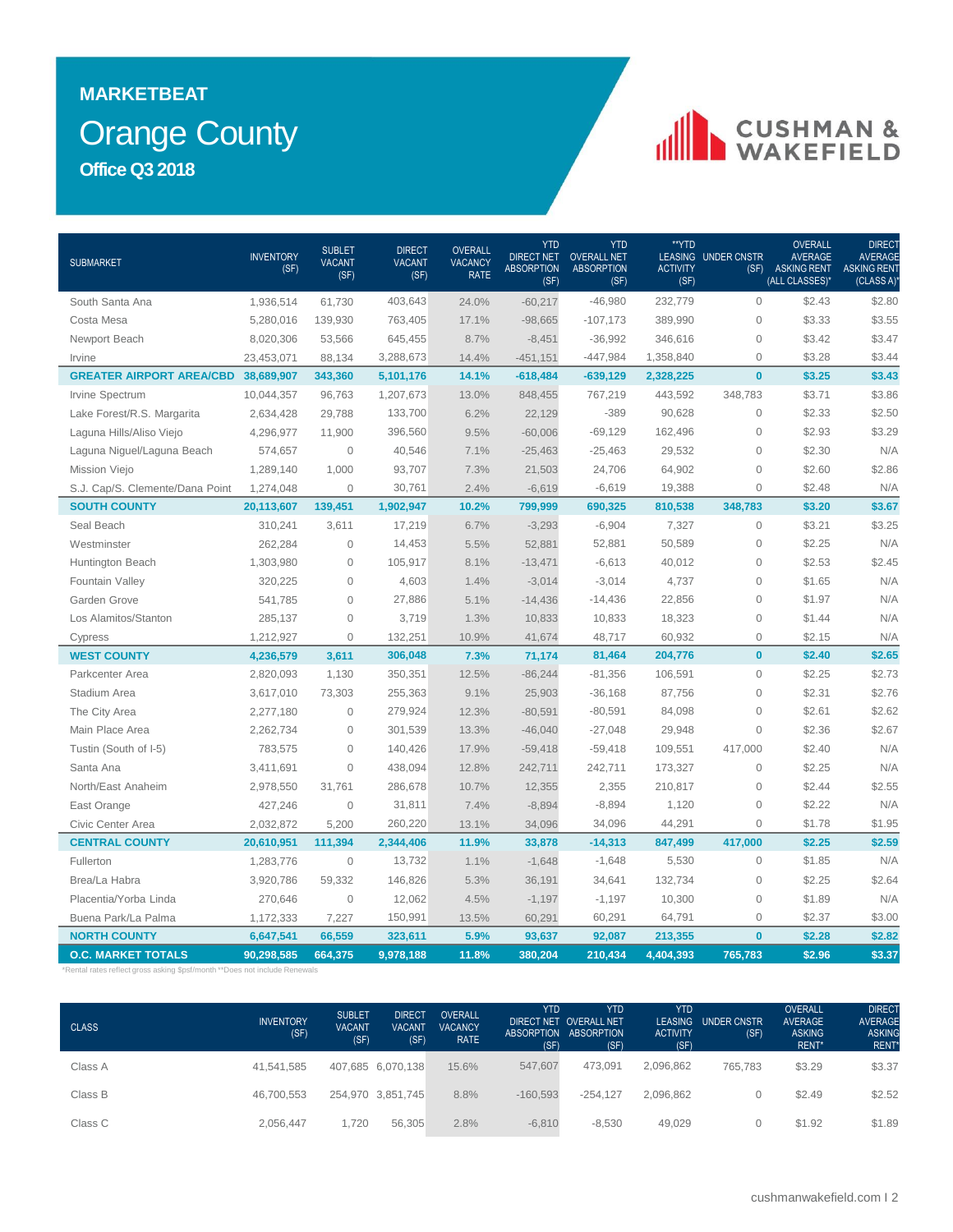### Orange County **MARKETBEAT Office Q3 2018**

### CUSHMAN &

### Key Lease Transactions Q3 2018

| <b>PROPERTY</b>      | <b>SF</b> | <b>TENANT</b>               | <b>TRANSACTION TYPE</b> | <b>SUBMARKET</b> |
|----------------------|-----------|-----------------------------|-------------------------|------------------|
| 2300 Main St         | 133,745   | OptumRX Inc.                | Renewal*                | Irvine           |
| 3121 Michelson Dr    | 104,546   | <b>US Bank</b>              | Renewal*                | Irvine           |
| 25 Enterprise        | 90,877    | Carrington Mortgage         | Renewal/Expansion       | Aliso Viejo      |
| 18565-18575 Jamboree | 63,816    | WeWork                      | New Lease               | Irvine           |
| 1610 E Saint Andrew  | 62,876    | Advantage Sales & Marketing | New Lease               | Santa Ana        |
| 5301 California      | 55,450    | <b>LPA Design Studios</b>   | New Lease               | <b>Irvine</b>    |
| 3353 Michelson       | 51,882    | Kareo Inc.                  | Renewal*                | Irvine           |
| 555 Anton Blvd       | 51,055    | <b>Synchrony Financial</b>  | New Lease               | Costa Mesa       |

\*Renewal – not included in Leasing Activity Statistics

### Key Sales Transactions Q3 2018

| <b>PROPERTY</b>            | <b>SF</b> | <b>SELLER / BUYER</b>                                      | PRICE / \$PSF         | <b>SUBMARKET</b>            |
|----------------------------|-----------|------------------------------------------------------------|-----------------------|-----------------------------|
| Blackstone Portfolio - GAA | 533.118   | Blackstone / Lincoln Property<br>Company                   | \$161,000,000 / \$302 | Irvine                      |
| 100 Bayview Cir            | 346,500   | <b>AEW Capital Management / Granite</b><br>Properties Inc. | \$125,650,000 / \$362 | Newport Beach               |
| 19100-19200 Von Karman Ave | 292.949   | Mass. Mutual Life Insurance Co. /<br>Keleman Company       | \$106.800.416 / \$365 | Irvine                      |
| 1 Glenn Bell Way           | 271,060   | TransPacific / LBA Realty                                  | \$104,000,300 / \$383 | Irvine                      |
| 2020 E First St            | 118,840   | Colton Company / Harbor Associates                         | \$13,756,918 / \$116  | Santa Ana                   |
| 19762 MacArthur Blyd       | 106.110   | Keleman Caamano / Circle Vision                            | \$33,000,210 / \$311  | <i><u><b>Irvine</b></u></i> |